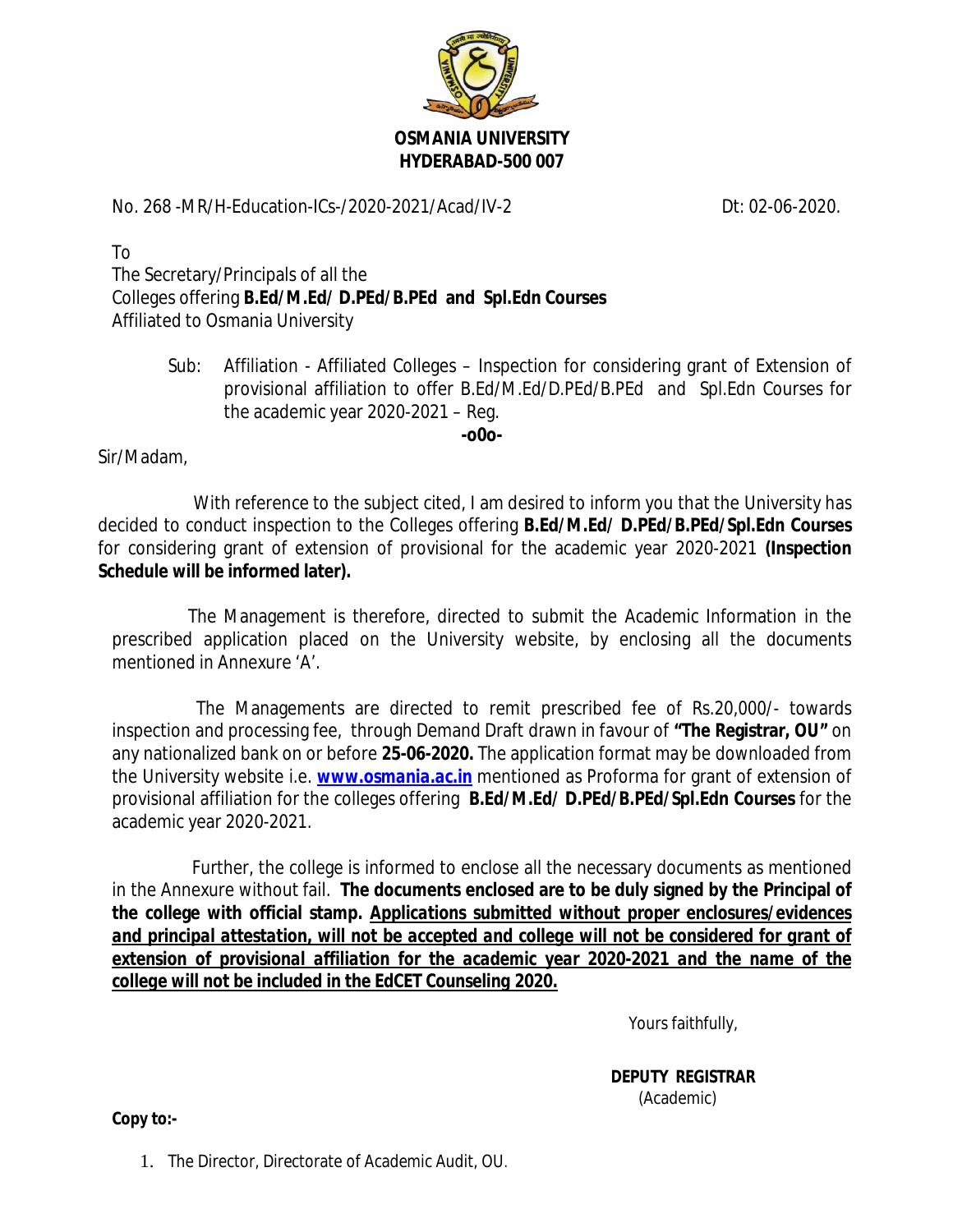## **ANNEXURE – A**

**(Each page of the enclosed should be attested by the Principal with official stamp)**

- 1. Copy of the Compliance report for the academic year 2018-19.
- 2. NCTE recognized orders for starting of college and also latest recognition orders.
- 3. List of approved teaching staff in the prescribed format.
- 4. Copies of the FDR of Corpus Fund.
- 5. Minutes of the Selection Committee for the existing teaching staff.
- 6. Minority Status Certificate/Letter.
- 7. Affiliation Orders of the University for the Academic year 2019-2020.
- 8. Land Documents (enclose registered sale deed copies).
- 9. Details of accommodation Room wise, floor wise and details of accommodation allocated course wise.
- 10. Copies of the Time-table (theory and practicals) clearly marking the Class and initials of teachers in each room.
- 11. Minutes of the Governing Body meetings.
- 12. Bills/Payment receipts/Bank Statement for the purchase of Library Books and Journals and other purchases including equipment, Computers etc.
- 13. Bank Pass Book/Bank Statement of the financial transactions/Salary payments.
- 14. Enclose the Report of Anti-Ragging Committee an measures taken by the College.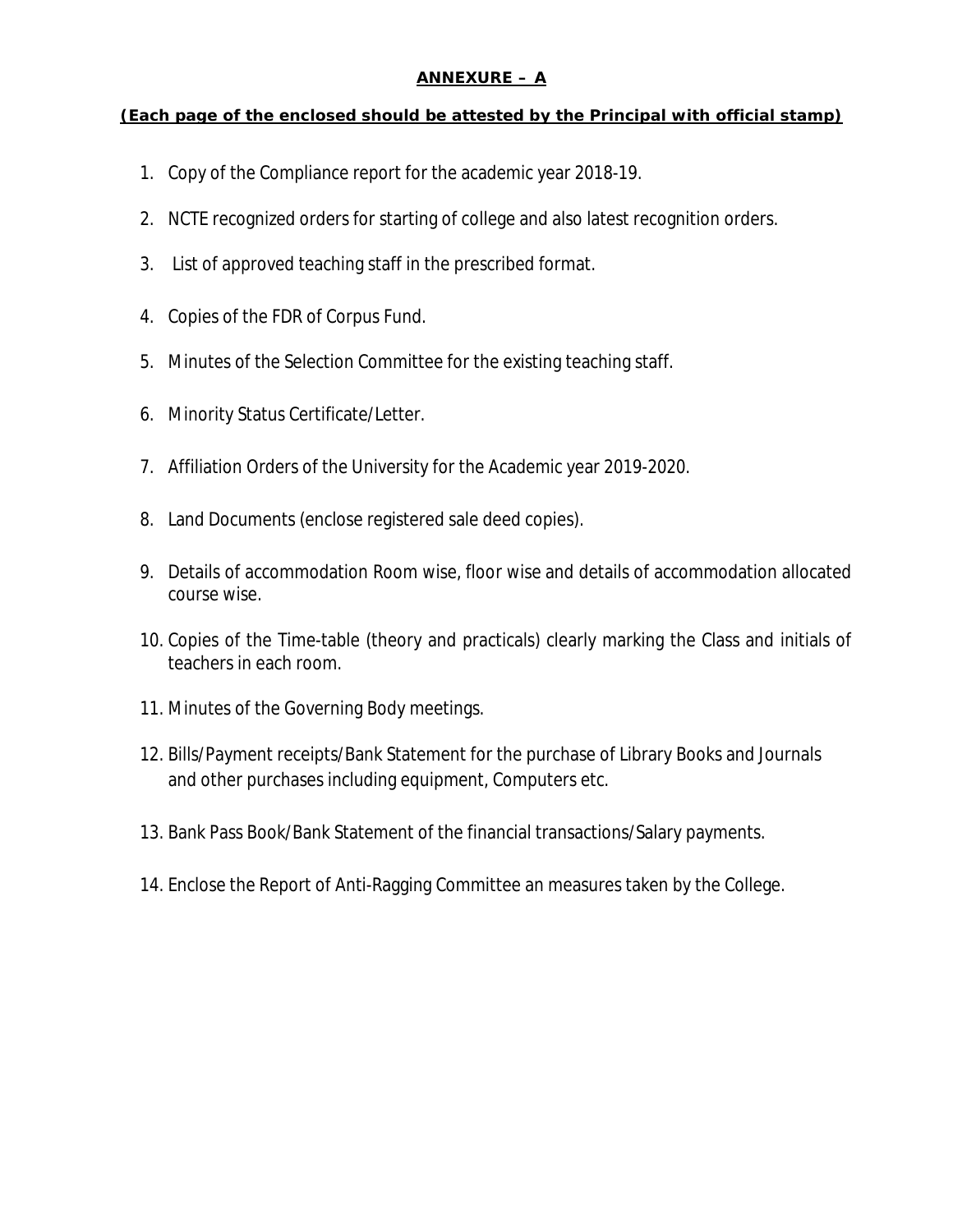

### **FORMAT FOR SUBMISSION OF INFORMATION TO THE INSPECTION COMMITTEE OF B.Ed/M.Ed/ D.PEd/B.PEd/ Spl.Edn PROGRAMME FOR THE ACADEMIC YEAR 2020-2021**

**College Code \_\_\_\_\_\_\_\_\_\_\_\_\_\_\_\_\_DD.No.\_\_\_\_\_\_\_\_\_\_\_\_\_\_\_\_\_\_\_\_\_\_\_\_** 

**Dt\_\_\_\_\_\_\_\_\_\_\_\_\_\_\_\_\_\_\_\_\_Amount of Rs.20,000/-**

Whether compliance report submitted for the academic year 2019-2020 Yes / No

| SI.<br>No.     | <b>Particulars</b>                                                                             | <b>Facts</b>  |
|----------------|------------------------------------------------------------------------------------------------|---------------|
|                | I. General Information about the college                                                       |               |
| $\mathbf{1}$   | Name of the College<br>And code given by the NCTE/RCI                                          |               |
| $\overline{2}$ | <b>College Address</b>                                                                         |               |
| $\overline{3}$ | Mobile/Telephone no. with Std. Code                                                            |               |
| $\overline{4}$ | Name, address & Tel. No. (with Std. Code)<br>of the Secretary / Correspondent and<br>Principal |               |
|                | Landline no.<br>a)                                                                             |               |
|                | Mobile no.<br>b)                                                                               |               |
|                | Mail ID<br>$\mathbf{c}$ )                                                                      |               |
|                | d) Whether the College is accredited by                                                        | Yes/No        |
|                | <b>NAAC</b>                                                                                    | If Yes, Grade |
| 5              | Date, Month & Year of establishment                                                            |               |
| 6              | Current programmes offered by the<br>institution<br>1.                                         |               |
|                | 2.                                                                                             |               |
|                | 3.                                                                                             |               |

**Signature of the Principal Signature of the Secretary and Correspondent with seal**

**Note: Please enclose details in separate sheet wherever it is required**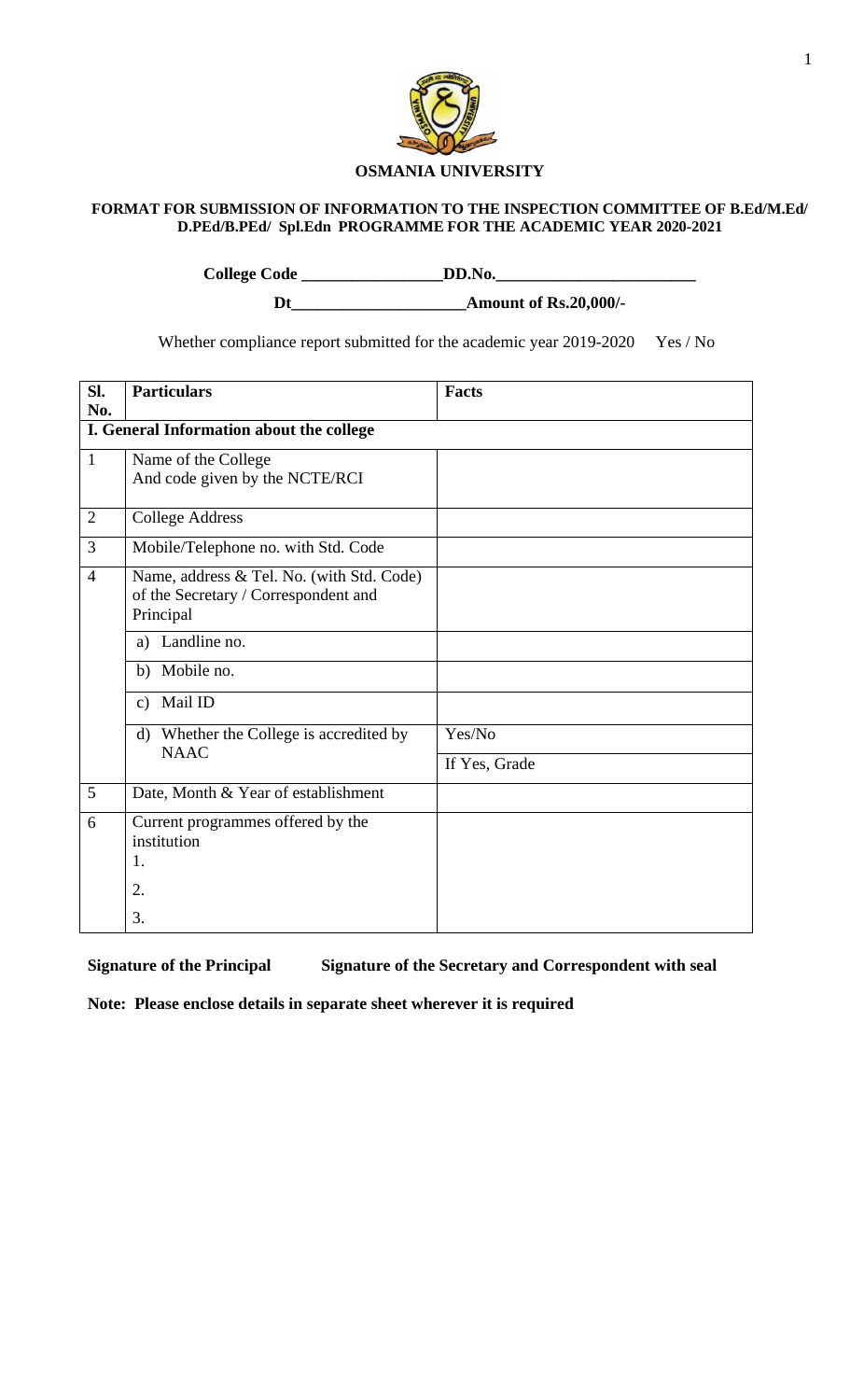| $\overline{7}$ | Address as per the NCTE/RCI recognition<br>certificate                                                                                                                                           |  |
|----------------|--------------------------------------------------------------------------------------------------------------------------------------------------------------------------------------------------|--|
| 8              | Copy of the CD submitted to the NCTE and<br>photograph of the College Building                                                                                                                   |  |
| 9              | (a). Whether the College is running in the<br>building, shown to the NCTE/RCI $&$ to the<br>earlier inspection committees of OU.                                                                 |  |
|                | (b). If no, whether permission has been<br>obtained for shifting the premises.                                                                                                                   |  |
| 10             | Whether there are other Courses offered in<br>the same building. If so, kindly furnish<br>details                                                                                                |  |
| 11             | If minority – status of minority certificate,<br>order no. and date (Enclose a copy)                                                                                                             |  |
|                | <b>SOCIETY DETAILS:</b>                                                                                                                                                                          |  |
| 12             | Under which revenue division the society<br>has been accorded permission for<br>establishing the college                                                                                         |  |
| 13             | In which revenue division is the college<br>functioning at present?                                                                                                                              |  |
| 14             | Society Registration No. and Date                                                                                                                                                                |  |
| 15             | Names of the office bearers of the society                                                                                                                                                       |  |
|                | (Provide a list with address/ tel.no./ age/etc)                                                                                                                                                  |  |
| 16             | Registered Byelaws of the society<br>(Please enclose a copy)                                                                                                                                     |  |
| 17             | Are there any changes in the name and<br>status of the society? (Pl. mention whether<br>the society has undergone any changes since<br>its inception / due to addition of new<br>members / etc.) |  |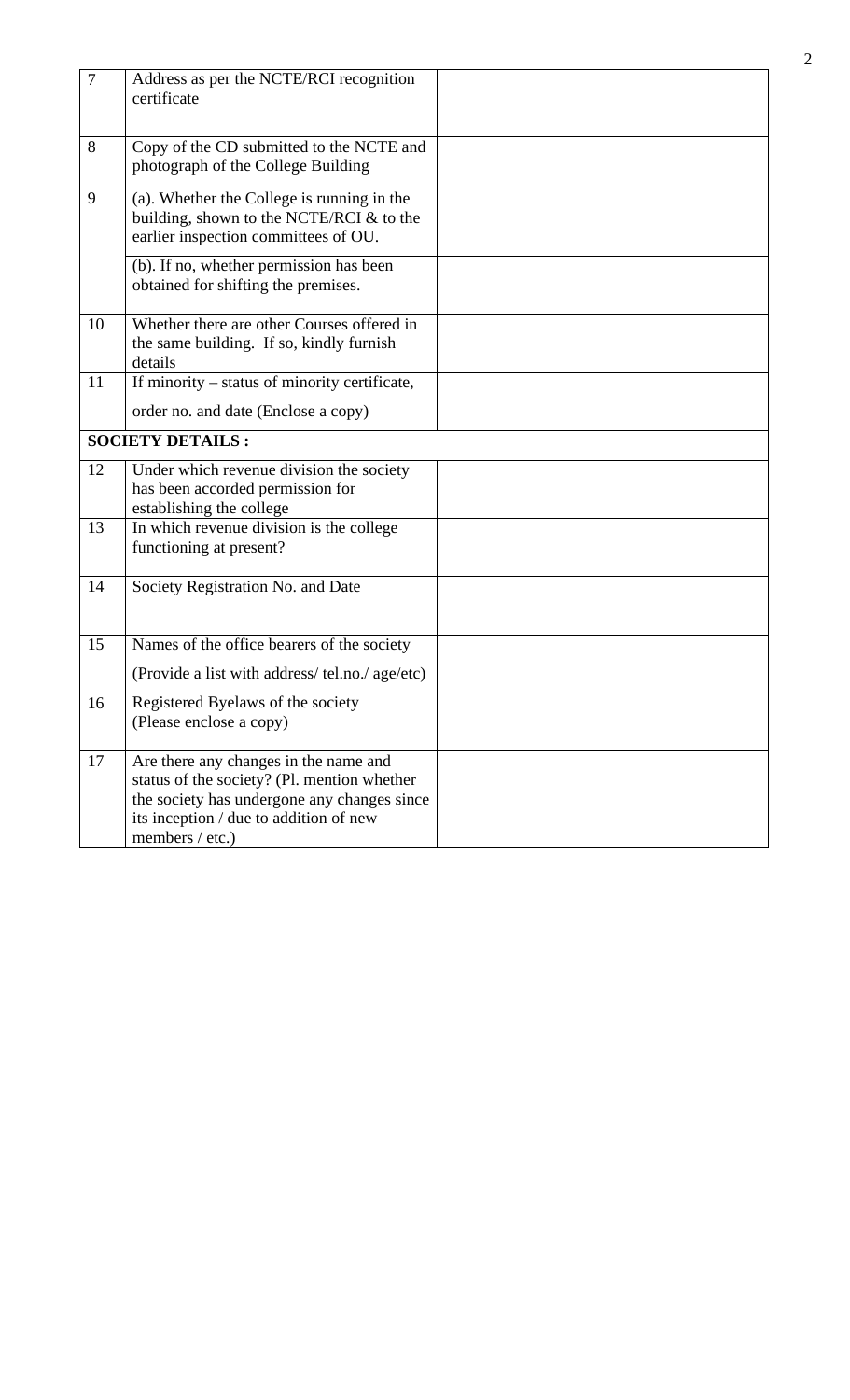| 18 | <b>General Facilities:</b>                                                                                                         |  |  |  |  |  |  |  |  |  |  |
|----|------------------------------------------------------------------------------------------------------------------------------------|--|--|--|--|--|--|--|--|--|--|
|    | Principal Room () ii) Number of Class Rooms () iii) Seminar Hall<br>$\mathbf{i}$                                                   |  |  |  |  |  |  |  |  |  |  |
|    | iv) Office Room ( ) v) Library/Reading room ( ) vi) Staff Room                                                                     |  |  |  |  |  |  |  |  |  |  |
|    | vii) Girls Waiting Room (<br>) viii) Drinking Water Facility (                                                                     |  |  |  |  |  |  |  |  |  |  |
|    | ix) Separate Toilets for Girls/Boys/Staff ( ) xi) Store Room                                                                       |  |  |  |  |  |  |  |  |  |  |
|    | x) Separate Common room for Boys and Girls ( ) xii) Parking Space<br>$\sqrt{ }$                                                    |  |  |  |  |  |  |  |  |  |  |
|    | xiii) Multipurpose play field ( ) xiv) Play ground ( )                                                                             |  |  |  |  |  |  |  |  |  |  |
|    | xv) Architectural Barrier free facilities () xvi) Multipurpose Hall ()                                                             |  |  |  |  |  |  |  |  |  |  |
|    | xviii) Visitor's Room ( ) xviii) Canteen (<br>$\rightarrow$                                                                        |  |  |  |  |  |  |  |  |  |  |
|    | 19 (a) 1. Each class room shall be equipped with LCD Projector, Smart Board, Internet                                              |  |  |  |  |  |  |  |  |  |  |
|    | Connection etc.                                                                                                                    |  |  |  |  |  |  |  |  |  |  |
|    | 2. Seminar Hall shall have proper furnishing and equipment such as LCD Projector, Smart<br>Board, P A system and Executive chairs. |  |  |  |  |  |  |  |  |  |  |
|    | 3. Every Institute should have MOOCS facility Centre and Incubation Laboratory.                                                    |  |  |  |  |  |  |  |  |  |  |
|    |                                                                                                                                    |  |  |  |  |  |  |  |  |  |  |
|    | II. Assets of the Institution / Society                                                                                            |  |  |  |  |  |  |  |  |  |  |
| 20 | Is the Building Plan approved by the                                                                                               |  |  |  |  |  |  |  |  |  |  |
|    | competent authority? If Yes, please provide                                                                                        |  |  |  |  |  |  |  |  |  |  |
|    | details                                                                                                                            |  |  |  |  |  |  |  |  |  |  |
|    | a) Plinth area of the college building                                                                                             |  |  |  |  |  |  |  |  |  |  |
|    | (in Sq.Mts)<br>b) Nature of the building (RCC                                                                                      |  |  |  |  |  |  |  |  |  |  |
|    | roof/Sheds)                                                                                                                        |  |  |  |  |  |  |  |  |  |  |
|    | c) Room wise dimensions along with                                                                                                 |  |  |  |  |  |  |  |  |  |  |
|    | Floor wise details (in Sq. Mts) to be                                                                                              |  |  |  |  |  |  |  |  |  |  |
|    | enclosed.                                                                                                                          |  |  |  |  |  |  |  |  |  |  |
|    | d) Total plinth area available in the                                                                                              |  |  |  |  |  |  |  |  |  |  |
|    | college (in Sq.Mts).                                                                                                               |  |  |  |  |  |  |  |  |  |  |
|    | e) Whether the College is running in<br>single building or multiple buildings                                                      |  |  |  |  |  |  |  |  |  |  |
|    | If running in more than one<br>f)                                                                                                  |  |  |  |  |  |  |  |  |  |  |
|    | building No. of Buildings:                                                                                                         |  |  |  |  |  |  |  |  |  |  |
|    | (Copies to be enclosed)                                                                                                            |  |  |  |  |  |  |  |  |  |  |
|    | g) Any other courses/Colleges                                                                                                      |  |  |  |  |  |  |  |  |  |  |
|    | Functioning in the same premises                                                                                                   |  |  |  |  |  |  |  |  |  |  |
|    | (If yes details to be furnished along                                                                                              |  |  |  |  |  |  |  |  |  |  |
|    | with the permission letter from the<br>competent authority)                                                                        |  |  |  |  |  |  |  |  |  |  |
|    | (like Junior Colleges, Diet College etc)                                                                                           |  |  |  |  |  |  |  |  |  |  |
|    |                                                                                                                                    |  |  |  |  |  |  |  |  |  |  |

**Signature of the Principal Signature of the Secretary and Correspondent with seal**

**Note: Please enclose details in separate sheet wherever it is required**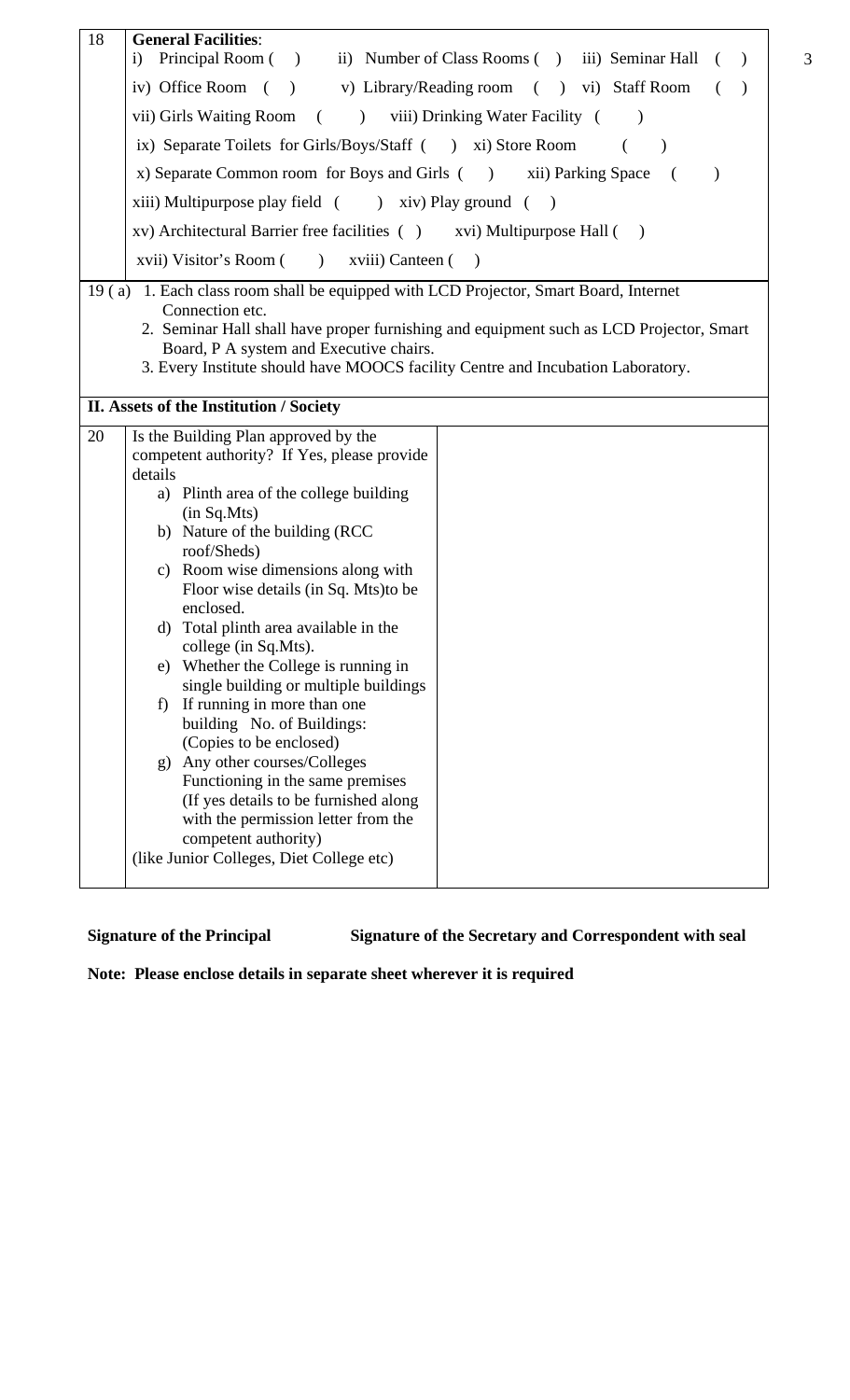| 21 |                    | <b>Laboratory Facilities (B.Ed/M.Ed):</b>            |                            |                                |  |  |  |  |  |  |  |
|----|--------------------|------------------------------------------------------|----------------------------|--------------------------------|--|--|--|--|--|--|--|
|    |                    | <b>Curriculum Lab</b>                                |                            |                                |  |  |  |  |  |  |  |
|    | $\mathbf{i}$       | Natural Science Lab                                  |                            | <b>Available/Not Available</b> |  |  |  |  |  |  |  |
|    | $\mathbf{ii}$      | <b>Mathematics Lab</b>                               |                            | <b>Available/Not Available</b> |  |  |  |  |  |  |  |
|    | $\mathbf{ii}$      | Social Studies Lab                                   |                            | <b>Available/Not Available</b> |  |  |  |  |  |  |  |
|    | iii)               | Psychology Lab                                       |                            | <b>Available/Not Available</b> |  |  |  |  |  |  |  |
|    |                    | <b>Art and Craft Resource Centre</b>                 |                            | <b>Available/Not Available</b> |  |  |  |  |  |  |  |
|    |                    | <b>Health and Physical Education Resource Centre</b> |                            | <b>Available/Not Available</b> |  |  |  |  |  |  |  |
|    |                    | (including yoga education)                           |                            |                                |  |  |  |  |  |  |  |
|    | iv)                | <b>ICT Resource Centre</b>                           | $\ddot{\phantom{a}}$       | <b>Available/Not Available</b> |  |  |  |  |  |  |  |
|    | $\rm{vi})$         | Language Lab                                         |                            | <b>Available/Not Available</b> |  |  |  |  |  |  |  |
| 22 |                    | <b>Laboratory Facilities (B.PEd/D.PEd):</b>          |                            |                                |  |  |  |  |  |  |  |
|    | $\mathbf{i}$       | Educational Technology Lab                           |                            | : Available /Not Available     |  |  |  |  |  |  |  |
|    | $\mathbf{ii}$      | Anatomy, Physiology & Health Education Lab           |                            | : Available /Not Available     |  |  |  |  |  |  |  |
|    | iii)               | Human performance (Exercise Physiology) Lab          | : Available /Not Available |                                |  |  |  |  |  |  |  |
|    | iv)                | Physiotherapy, Athletic Care and Rehabilitation Lab  |                            | : Available /Not Available     |  |  |  |  |  |  |  |
|    | V)                 | Sports Psychology Lab                                |                            | : Available / Not Available    |  |  |  |  |  |  |  |
|    | <b>Equipments:</b> |                                                      |                            |                                |  |  |  |  |  |  |  |

#### **Equipment Available / Not available Adequate / Inadequate Equipment to be added** Sports and field equipments Athletic event equipment Sports and games material Equipment for indigenous activities Gymnastics Apparatus

# 23 **Library Facilities:**

|           |                      |                                                                                                         |                        | <b>Amount spent</b>                                                                  |  |  |  |
|-----------|----------------------|---------------------------------------------------------------------------------------------------------|------------------------|--------------------------------------------------------------------------------------|--|--|--|
| Total No. | Added during 2018-19 | Total No.                                                                                               | Added during 2019-2020 | During 2019-2020                                                                     |  |  |  |
|           |                      |                                                                                                         |                        |                                                                                      |  |  |  |
|           |                      |                                                                                                         |                        |                                                                                      |  |  |  |
| produced. |                      |                                                                                                         |                        |                                                                                      |  |  |  |
|           |                      |                                                                                                         |                        |                                                                                      |  |  |  |
|           |                      | No. of titles<br>Details of salary paid.<br>Acquittance Register to be<br><b>Enclose Bank Statement</b> |                        | No. of volumes<br>Maximum Salary/<br>Minimum Salary paid<br>Paid through Cheque/Cash |  |  |  |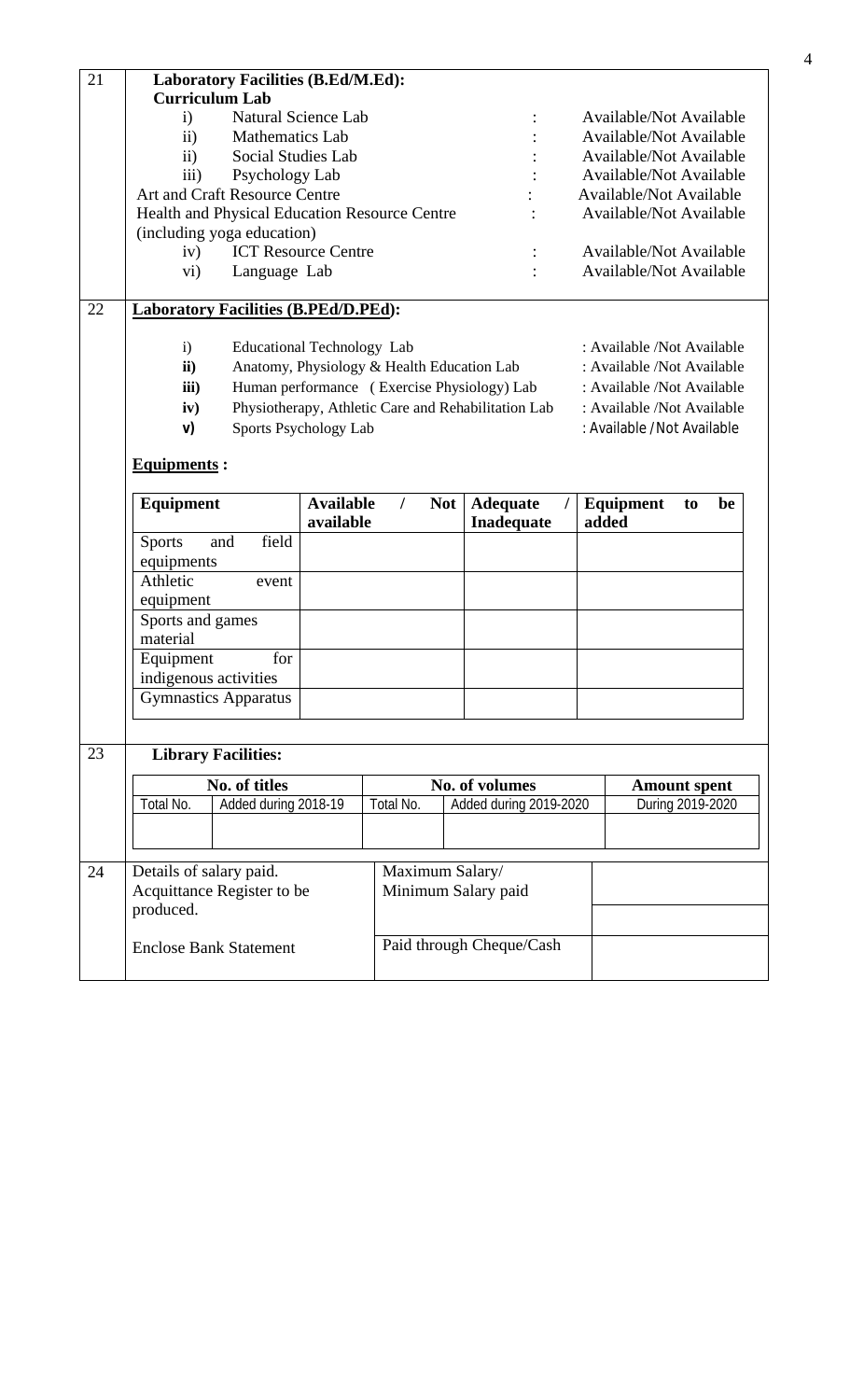|               | III. Governing Body of the Society / College                                        |  |  |  |  |  |  |  |
|---------------|-------------------------------------------------------------------------------------|--|--|--|--|--|--|--|
| 25a.          | University nominee on the Governing                                                 |  |  |  |  |  |  |  |
|               | Body of the college (provide name /address                                          |  |  |  |  |  |  |  |
|               | / designation / period of tenure details)                                           |  |  |  |  |  |  |  |
| $\mathbf b$ . | Governing Body meetings conducted so                                                |  |  |  |  |  |  |  |
|               | far with dates / schedule (Enclose a copy of                                        |  |  |  |  |  |  |  |
|               | minutes of the meeting)                                                             |  |  |  |  |  |  |  |
| $C_{\bullet}$ | University nominee on the Selection                                                 |  |  |  |  |  |  |  |
|               | Committee (provide name/ address /                                                  |  |  |  |  |  |  |  |
|               | designation / period of tenure details)                                             |  |  |  |  |  |  |  |
| 26            | Univ. Nominee as Subject Expert                                                     |  |  |  |  |  |  |  |
|               | (provide name/address/designation                                                   |  |  |  |  |  |  |  |
|               | / period of tenure details)                                                         |  |  |  |  |  |  |  |
| 27            | Time table indicating papers, teachers and project wise                             |  |  |  |  |  |  |  |
| 28            | Parent teacher association                                                          |  |  |  |  |  |  |  |
| 29            | Alumni association of the College                                                   |  |  |  |  |  |  |  |
| 30            | Steps taken for free from architectural barrier.                                    |  |  |  |  |  |  |  |
| 31            | No. of staff council and student council meetings (enclose a copy of the minutes)   |  |  |  |  |  |  |  |
| 32            | Does the institution taken extension and community participation programme (provide |  |  |  |  |  |  |  |
|               | details)                                                                            |  |  |  |  |  |  |  |
| 33            | Audit report for the financial year 2018-19                                         |  |  |  |  |  |  |  |
|               | (copy to be enclosed)                                                               |  |  |  |  |  |  |  |

- **34.** Whether the College has provided the safeguard against fire hazard in all parts of the Building.
- **35.** Whether the College has taken appropriate measures for prevention of ragging in any form, in the light of directions of Supreme Court of India. (**Enclose the copy of the Committee constituted)**

**36.** Whether the College has uploaded the faculty information in the University website www.osmania.ac.in as per the Circular issued by this Office No.104-MR/H/2011-12/Acad/IV, Dt 24-02-2012 (**Enclose the copy of the same)**

**Signature of the Principal Signature of the Secretary and Correspondent with seal**

**Note: Please enclose details in separate sheet wherever it is required**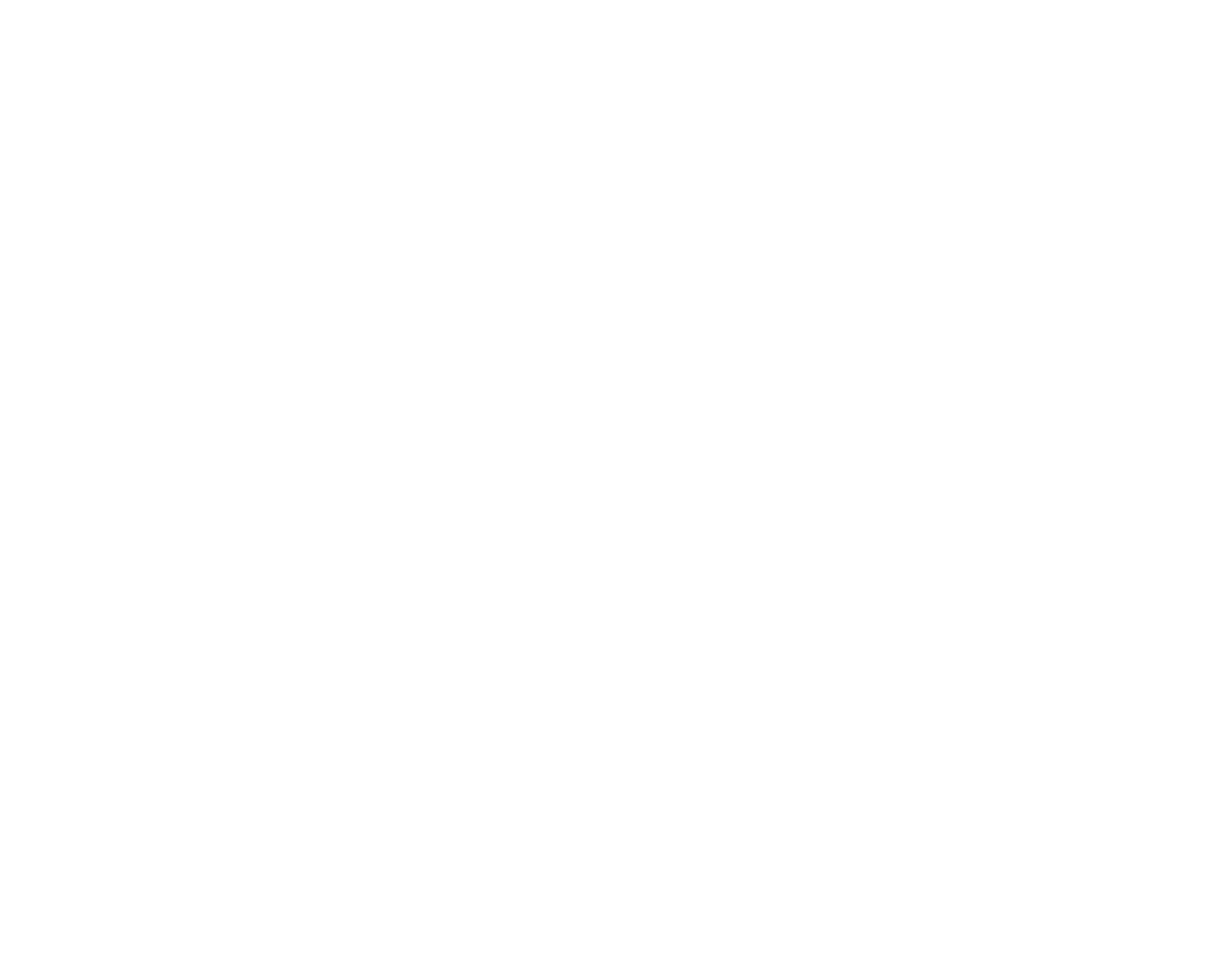**37.** List of the teaching staff for the year 2018-19.

| Sl.No. | Name of the<br>Teacher/Designation | Date of<br>Birth | Methodology | Qualification | Univ. where<br>studied | Division &<br>percentage | Experience | Nature of appointment  |            | Aadhar &<br>PAN No. |
|--------|------------------------------------|------------------|-------------|---------------|------------------------|--------------------------|------------|------------------------|------------|---------------------|
|        |                                    |                  |             |               |                        |                          |            | Through<br>OU          | Management |                     |
|        |                                    |                  |             |               |                        |                          |            | Selection<br>Committee |            |                     |
| 1.     |                                    |                  |             |               |                        |                          |            |                        |            |                     |
| 2.     |                                    |                  |             |               |                        |                          |            |                        |            |                     |
| 3.     |                                    |                  |             |               |                        |                          |            |                        |            |                     |
| 4.     |                                    |                  |             |               |                        |                          |            |                        |            |                     |
| 5.     |                                    |                  |             |               |                        |                          |            |                        |            |                     |
| 6.     |                                    |                  |             |               |                        |                          |            |                        |            |                     |
| 7.     |                                    |                  |             |               |                        |                          |            |                        |            |                     |
| 8.     |                                    |                  |             |               |                        |                          |            |                        |            |                     |
| 9.     |                                    |                  |             |               |                        |                          |            |                        |            |                     |
| 10.    |                                    |                  |             |               |                        |                          |            |                        |            |                     |
| 11.    |                                    |                  |             |               |                        |                          |            |                        |            |                     |

 **B.Ed : For a unit of 50 students Faculty required is 8 (1+7 ); For two units (50 + 50) students Faculty required is 16 (1+15 ). M.Ed : For a unit of 50 students Faculty required is 10 (2+2+6 ).** 

**38.** Furnish the details of faculty position for the year 2018-2019 submitted to the NCTE (Copy to be enclosed)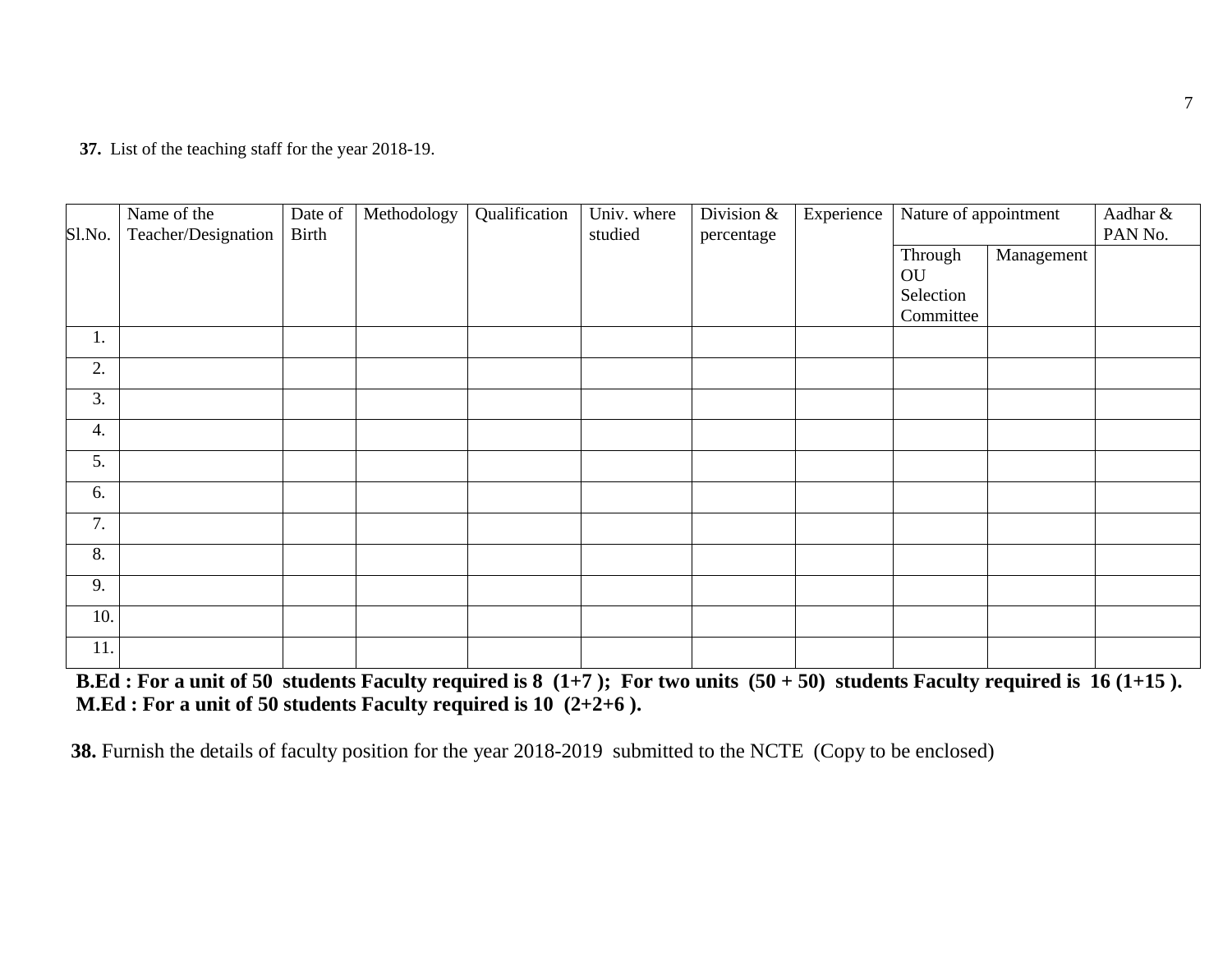8

## **UNDERTAKING**

| I, Mr.Mrs              |  |  |
|------------------------|--|--|
| $S$ /0 /D/0/W/0 $_{-}$ |  |  |
|                        |  |  |

|  |  |  |  |  |  |  | Hereby declare that I am working as a Principal/Lecturer in |  |  |  |  | College of Education |
|--|--|--|--|--|--|--|-------------------------------------------------------------|--|--|--|--|----------------------|
|--|--|--|--|--|--|--|-------------------------------------------------------------|--|--|--|--|----------------------|

**I am not working in any other Government/. Private Institution(s) even on part-time basis. If the present information/declaration of mine is proved to be false, I am liable for any legal/administrative/disciplinary action as per norms. Further, I will continue my services in the above institution for the academic year \_\_\_\_\_\_\_\_\_\_\_\_**

**\_\_\_\_\_\_\_\_\_\_\_\_\_\_\_\_\_\_\_\_\_\_\_\_\_\_\_\_**

**Name :** Signature

**Date:** COUNTERSIGNED Secretary/Correspondent & Principal